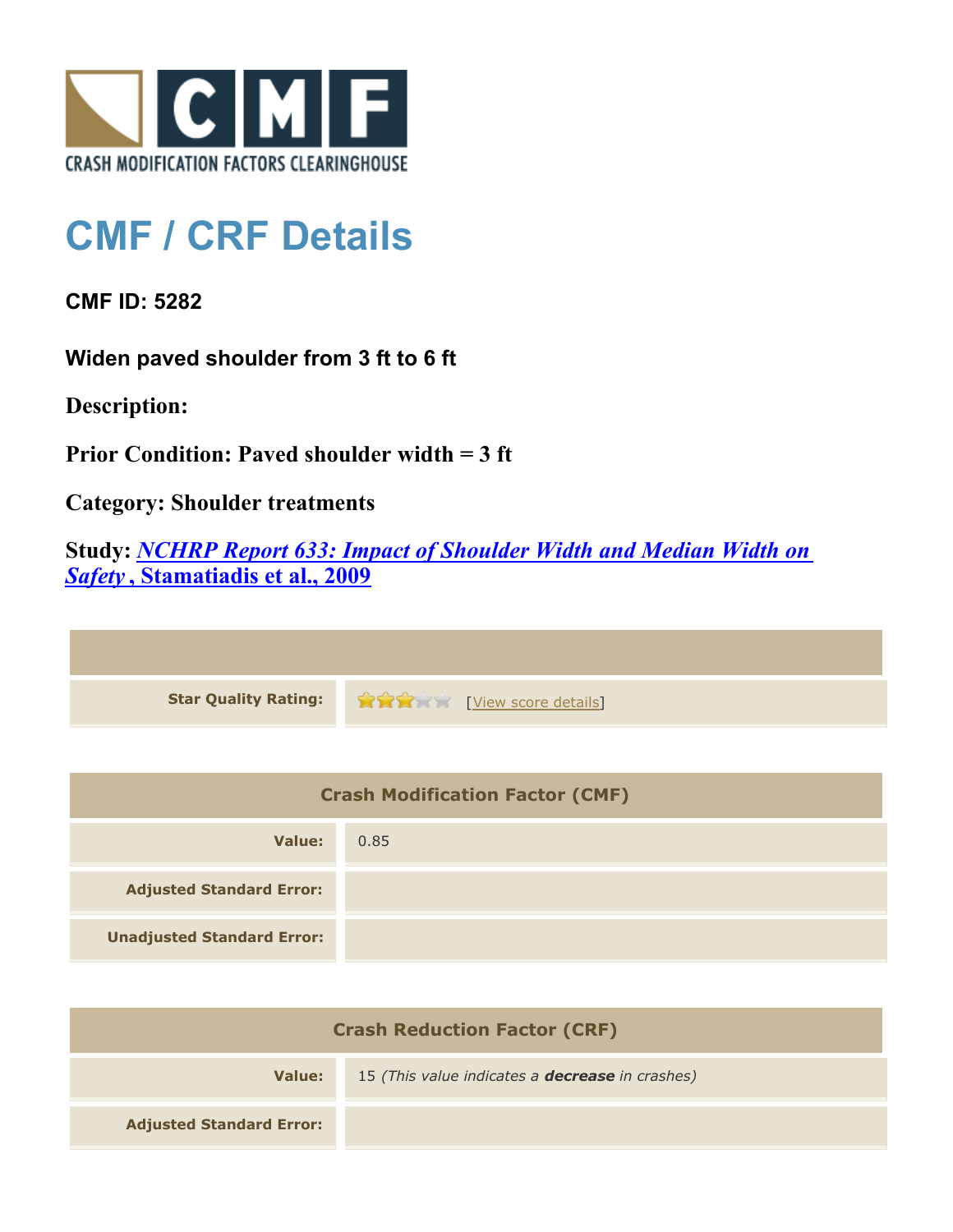| <b>Applicability</b>       |                   |
|----------------------------|-------------------|
| <b>Crash Type:</b>         | Single vehicle    |
| <b>Crash Severity:</b>     | All               |
| <b>Roadway Types:</b>      | All               |
| <b>Number of Lanes:</b>    |                   |
| <b>Road Division Type:</b> | Divided by Median |
| <b>Speed Limit:</b>        |                   |
| <b>Area Type:</b>          | Not specified     |
| <b>Traffic Volume:</b>     |                   |
| <b>Time of Day:</b>        |                   |
| .<br>$-1$                  |                   |

## *If countermeasure is intersection-based*

| <b>Intersection Type:</b>         |  |
|-----------------------------------|--|
| <b>Intersection Geometry:</b>     |  |
| <b>Traffic Control:</b>           |  |
| <b>Major Road Traffic Volume:</b> |  |
| <b>Minor Road Traffic Volume:</b> |  |

| <b>Development Details</b>      |            |
|---------------------------------|------------|
| <b>Date Range of Data Used:</b> |            |
| <b>Municipality:</b>            |            |
| State:                          | CA, KY, MN |